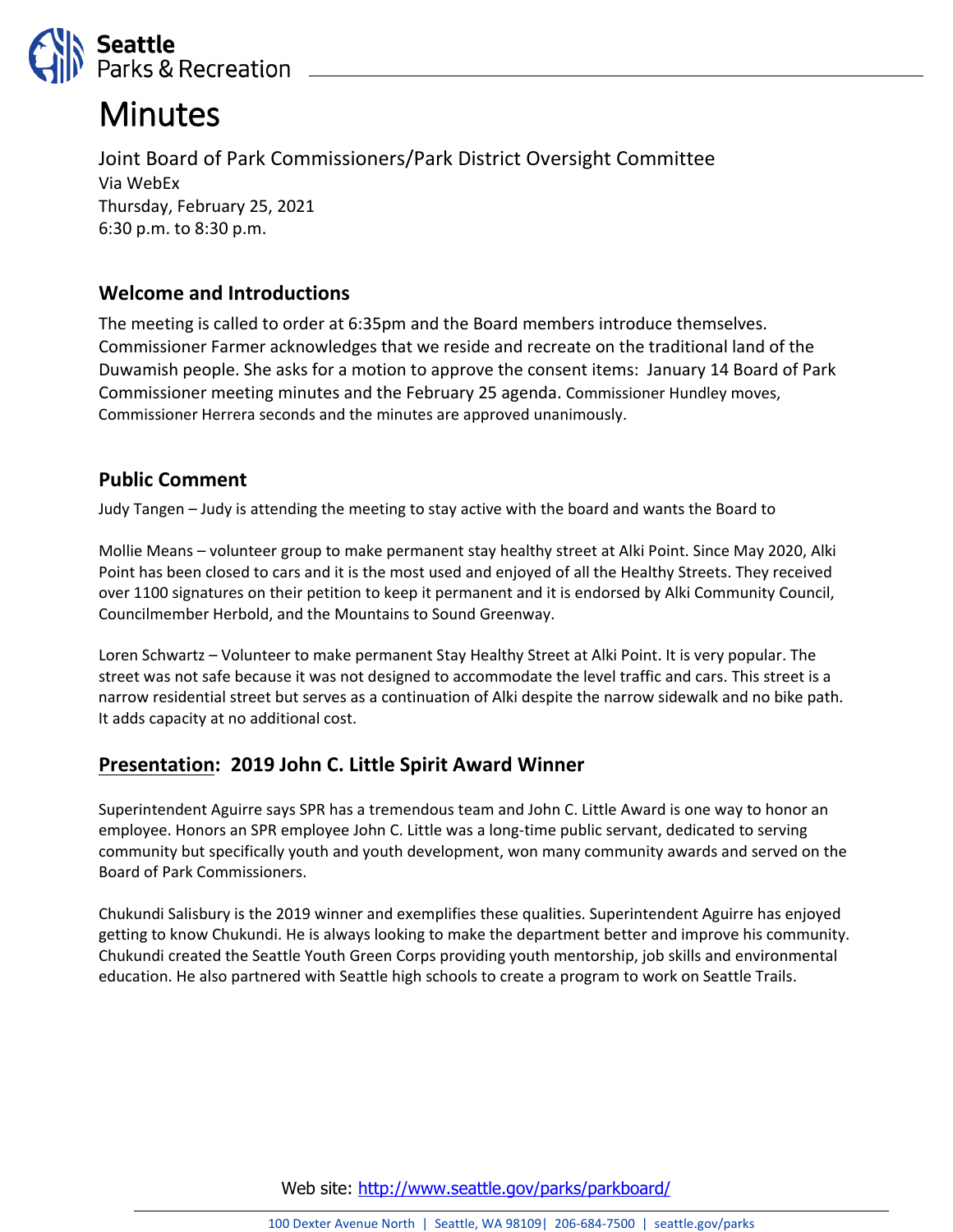Chukundi appreciates working for SPR and enjoys a great working relationship with SPR leadership. He has worked for SPR for 24 years. He is grateful for the support and partnership of many SPR employees and local non-profits.

Stephanie Jones from the Little family is overjoyed that Chukundi won the award this year. He embodies the spirit of John C. Little. This is very important for her to be here. Chukundi cares about the whole community, not just the youth. Chukundi provides the youth with opportunities to grow and learn resilience. He bridges the gap between the youth and the older folks in the community. She is honored to speak on behalf of the Little family.

## **Conversation with Deputy Mayor Sixkiller**

DM Sixkiller thanks the Board for their service to SPR.

Deputy Mayor Sixkiller introduces himself. He grew up in Seattle and the parks were his refuge and first experience with the outdoors. The Seattle parks system is one of the greatest aspects of this city. He is Cherokee, and *Gadugi* is a Cherokee word that means working together for the good of the community. For the Cherokees, this is an important value and has been a driver for him in his work. The parks system is the great equalizer because it is for everyone.

DM Sixkiller starts his presentation.

## **Seattle's Covid Response**

- First case in March 2020
- Seattle has the lowest rates of cases of any major city
- City employees switched focus to essential services to support critical community needs.
- Fast, city-wide testing, at no-cost to clients
- Critical supports
	- Immigrants/Refugee Assistance
	- Small Business Stabilization
	- Hospitality Worker Emergency Relief Fund
	- Grocery Worker Hazard Pay
	- Childcare, Teen Hubs, and Childcare Business supports
	- Food Assistance
	- Rental Assistance and Eviction Moratorium
	- Utility Discount/No Shut-offs
	- Support for Arts and Nonprofits
	- **Stay Healthy Streets**
	- Expanded Shelter and Hygiene Resources

Road to Recovery

- In 2021, we are still actively providing COVID response AND we are turning to recovery efforts
- Our Focus for Recovery:
	- Homelessness Response (Outreach and Shelter Surge)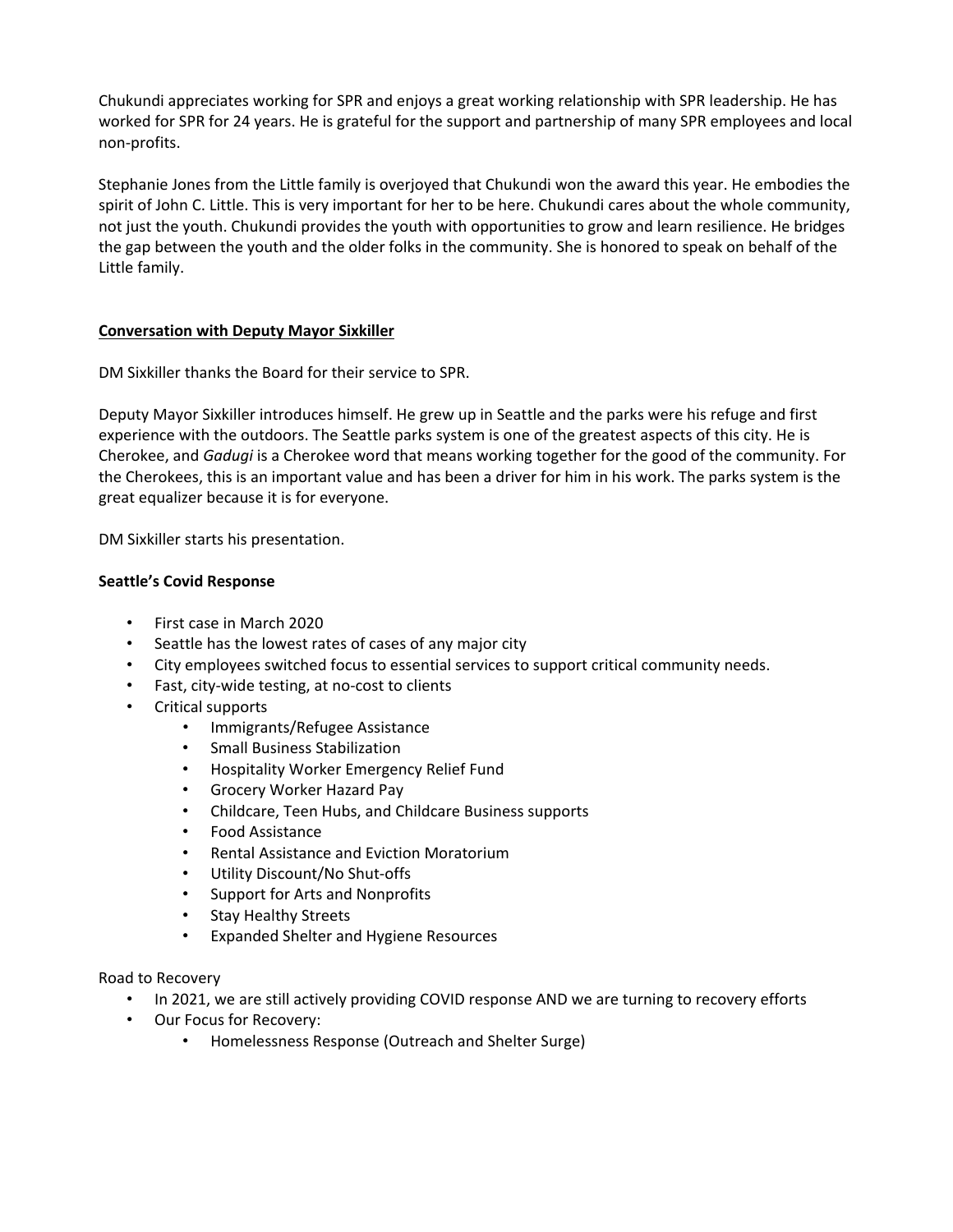- Downtown Recovery
- Vaccination efforts
- Continued support for those most impacted by COVID-19 pandemic

Vaccination Efforts

- Current Status:
	- Vaccinating Phase 1A (health care workers) and Phase 1B Tier 1 (People 65+ and 50+ living in mutigenerational household
	- As of 2/20 in King County:
		- 12.9% of people received their  $1<sup>st</sup>$  dose
		- 6.0% of people are fully vaccinated

City of Seattle's Vaccine Objectives:

- Provide 1 million vaccines to residents and workers
- Slow hospitalizations and death of most disproportionately impacted populations Update on City's Vaccination Efforts:
	- Administered 6,095 vaccines to vulnerable residents and workers (as of 2/22)

Currently, standing up mass vaccination capacity for when supply increases.

## **Homelessness Response: Strategies and Investments**

Winter Storm Response

- Four Severe Weather Shelter Sites
	- Including Bitter Lake and Garfield CCs
- Operated over 6 days
- 24-hour operations
- 90% occupancy (Peak: 216 occupied beds)
- Meals provided
- Showers at three of four sites
- COVID-19 safety precautions at all sites

Winter Weather – HOPE Team Response

- 380 welfare checks
- Shared info with 310 individuals about temporary shelter
- Provided 277 individuals with winter supplies (hats, gloves, hand warmers, etc.)
- Provided basic needs supplies (water, snacks, etc.) to 237 people
- Transported 42 individuals to temporary shelter
- More than 80 individuals accepted shelter or hotel offerings

## HOPE Team

• A new team within the Human Services Department that coordinates the City's response to homelessness in partnership with contracted outreach providers and City departments

Our goals:

- Through outreach providers expand our ability to work with encampment occupants to accept shelter
- Streamline shelter referral process for better coordination between City's contracted outreach and shelter service providers
- Clearly communicate outreach priorities in partnership with providers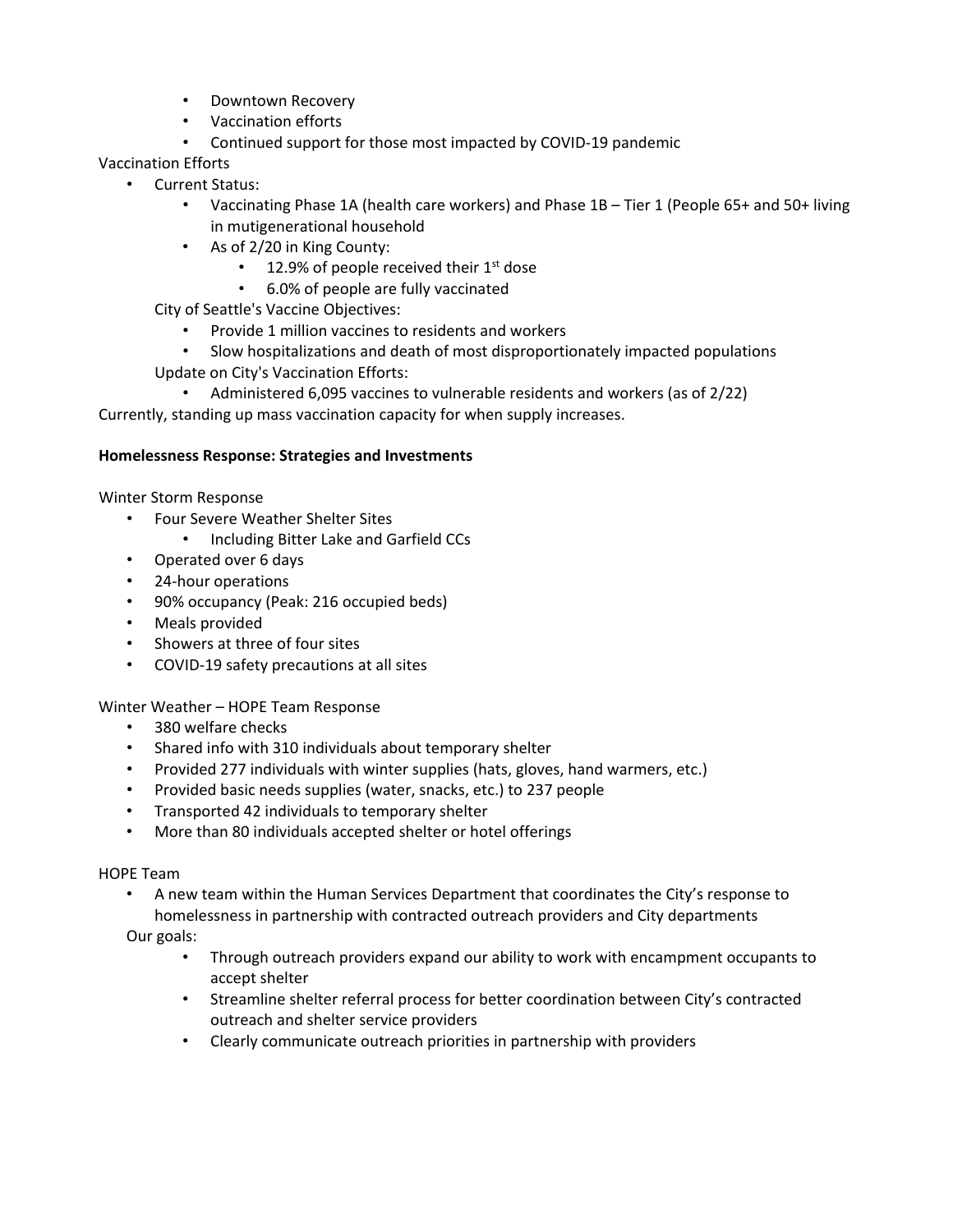- Support provider partners in the field, such as site assessment and coordinating property storage and debris removal with Parks and Rec staff
- Collect and report data better understand community needs, measure progress, and improve our homelessness strategies.

HSD in coordination role and city Partners doing outreach and engagement.

King County Regional Homelessness Authority – this will give greater ability to fund, strategize at the regional level.

- Will oversee policy and funding for homelessness services countywide.
- This humanitarian crisis requires a regional response that allows individuals to access services in the communities where they lose housing.
	- *Most persons receiving homelessness services from the City became homeless outside of Seattle.*
- City needs a CEO who is deeply invested in leading the region in a joint approach to truly make progress on the homelessness crisis.
	- Region's leaders are committed to finding the right person with the skills needed to improve outcomes for the most vulnerable members of our community.
- Councilmembers and Mayor on Governing Board
- Master Services Agreement that will require certain services to come back to Seattle in exchange for financial support  $\sim$  \$110 million

## Street to Housing

- Currently, the city funds over 2,000 shelter spaces
- 2021 Shelter Addition Progress
	- Kings Inn 66 rooms
	- Executive Hotel Pacific —155 rooms
	- U-District Tiny House Village 40 units
	- North Seattle Village 40 units
	- Women's Shelter at First Presbyterian Church Serves 60
	- Funding for another Tiny House Village in 2021
- Hotel coupled with permanent housing options such as Rapid Rehousing and new Permanent Supportive Housing due to come on-line in 2021
- Affordable Housing is the solution to homelessness —with more than 4,600 affordable housing units opening in the next 3 years.

Clean City Initiative – part of homelessness response and recovery efforts. Does not remove encampments.

- Additional Litter Routes
- Weekly Park & Neighborhood Focuses
- Increased trash pick-up from encampments and RVs
- Additional needle collection efforts
- Funds to BIAs and business districts to support cleaning

Seattle has always had a problem with illegal dumping. Clean City Teams are addressing deferred maintenance and illegal dumping.

Clean Teams - The teams provide a coordinated surge effort to address trash collection, graffiti abatement, needle collection, and deferred maintenance needs through parks and public rights of way.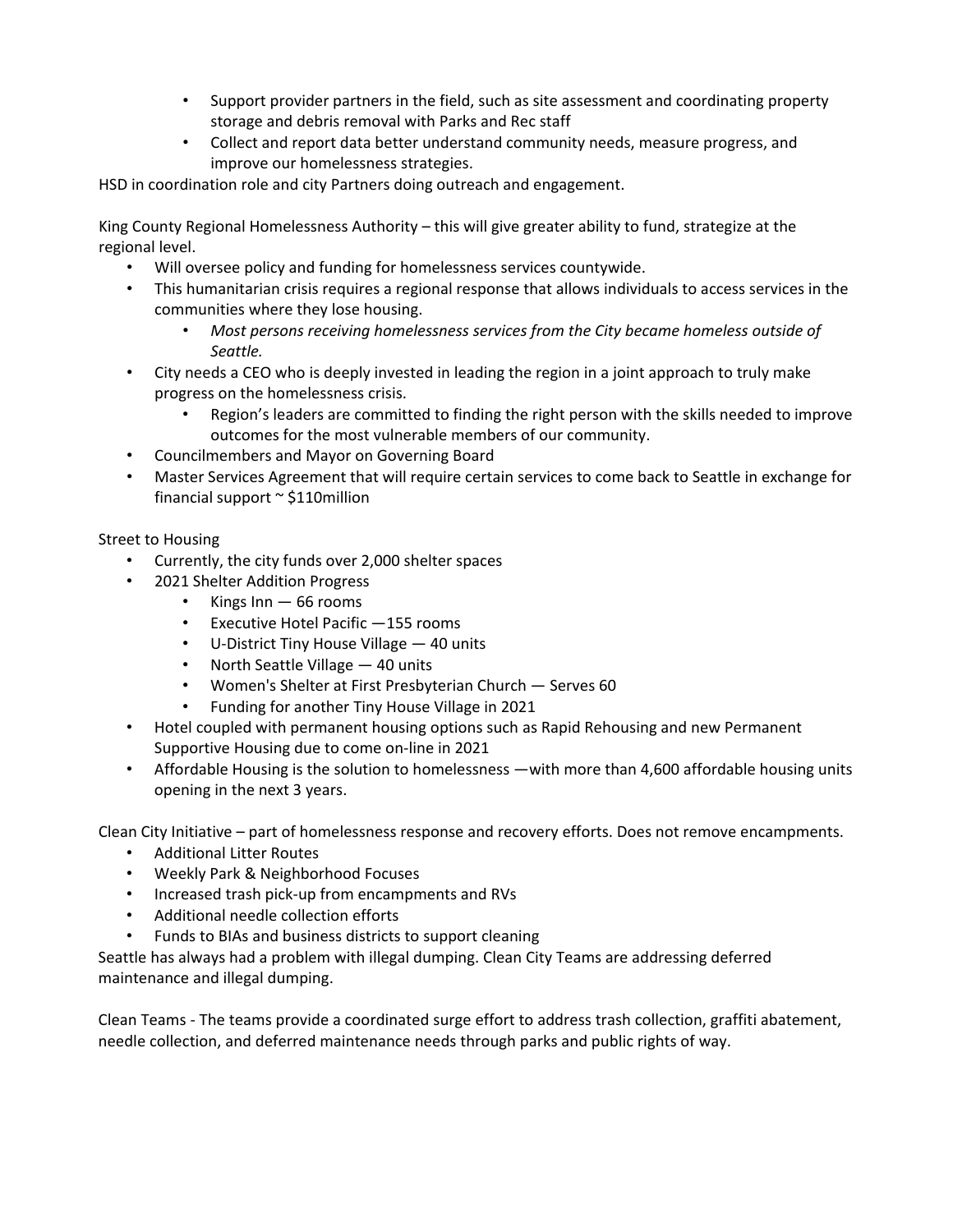- Last Week's Numbers:
	- 1,344 needles collected
	- 75,003 lbs. of trash collected
	- 31 blocks of litter pick up
	- 5 abandoned tents removed
	- Focused on 51 sites

SPR Supports Seattle's Recovery

- New Shelter centers to come online in March or April; developing an approach now to support efforts to get homeless out of parks and into housing.
- Continue pandemic response efforts
	- Host testing sites
	- Host vaccination efforts
	- Childcare, teen hubs
	- Food assistance
- Clean City initiative
	- Volunteer opportunities restarting soon SPR has lost thousands of hours of volunteer time; Seattle residents are ready to help keep parks clean.
- **Recovery Planning** 
	- Safely reopen activities
	- Support city-wide recovery and reopening

## **Board Discussion**

Commissioner Sivarajan asks if the City's policy on encampment removals changed since the sweeps on Cal Anderson in December? The City has altered its' approach; however, Cal Anderson was a unique situation. The City was able to get 60 people inside because of focused outreach to Cal Anderson.

Clean Cities: How are SPR and City ensuring encampment belongings are not being thrown away? Staff are very careful when putting together Clean Cities Teams. Each team has a Field Coordinator. Field Coordinators play an important role to ensure each team is following rules regarding respect for personal property and engaging with homeless folks to clean up what they want/need cleaned up. There may be other efforts to clean up encampments, not associated with the City, with less respect for personal property.

Commissioner Sivarajan states if the current policy is not resulting in significant number of folks going into shelter space, then the City encampment policy should be reconsidered. Commissioner Sivarajan, as the representative of the LGBTQ Commission, requests the City engage with them regarding Cal Anderson.

CM Lewis' "It Takes a Village" plan supported by Deputy Mayor Sixkiller. City Council approved \$4.2million in the budget, adding 3 new tiny home villages. 2 of 3 new villages found locations – North Seattle and the University District. The City is working with potential funders to expand tiny home village program. The biggest hindrance to creating more tiny home villages is the ability to site a tiny home village – State Environmental Policy Act (SEPA) approval takes at least six months to get through the process. Tiny home villages are hard to site because there is a myriad criterion that are important to consider to ensure that the homeless are connected to services and bus lines. There is a bill in the Washington State Senate right now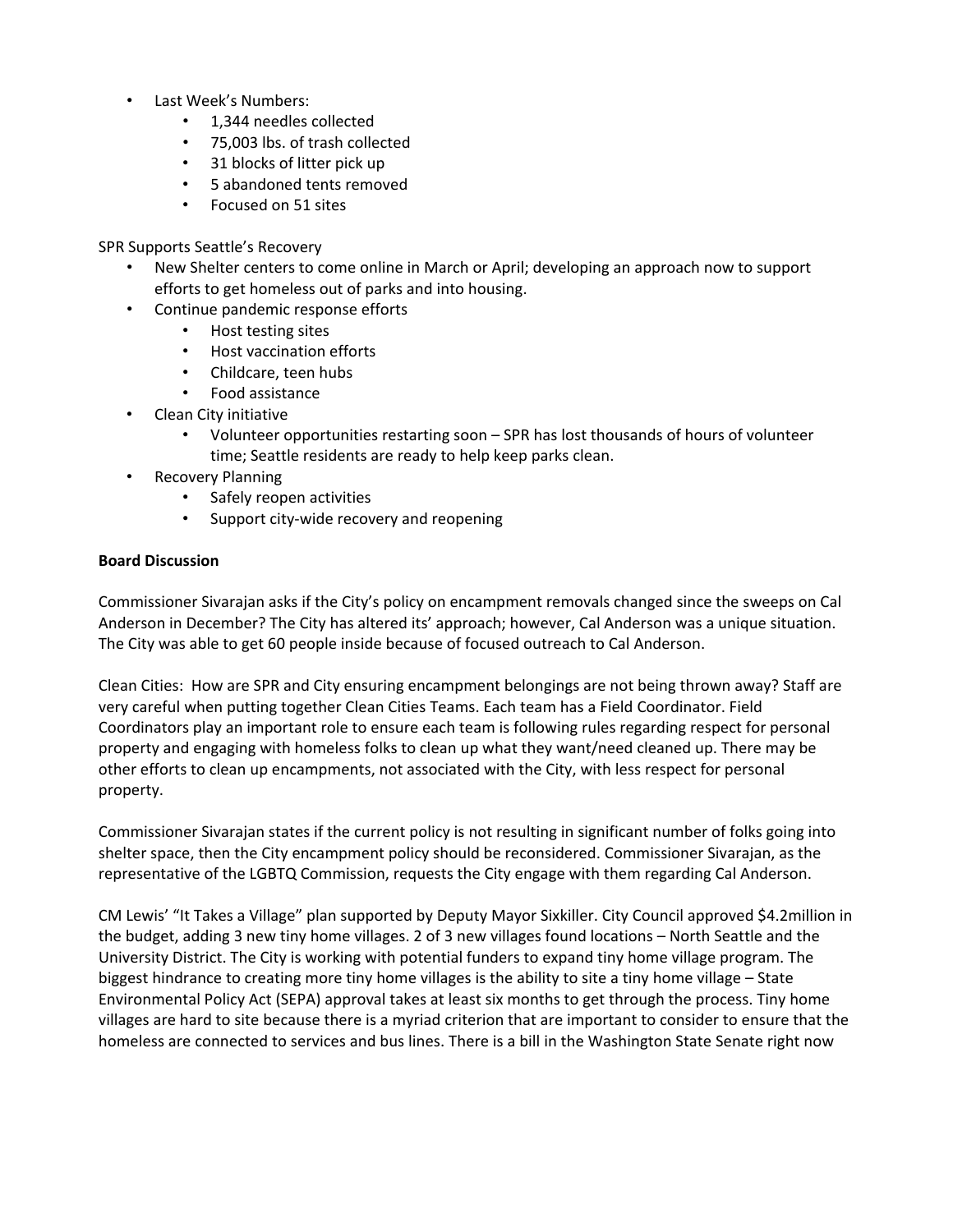that he implores the Board to advocate for, that would allow them to skip the SEPA process for tiny home village placement. Here is a link.

With the 2 new additional tiny home villages, there is one in each councilmember district. Geographic distribution allows people to stay in a community. The contracted outreach providers determine which shelter asset will be most compatible with the individual. As the program scales up, it allows them to be more flexible with locations.

Many of the outreach individuals are formerly homeless individuals who are making living wages and in a better position to understand the needs of those still unhoused.

The Conservation Corps is structured as a cohort of formerly homeless individuals who work on various city projects with case management.

Last year, City staff cleaned and removed encampments from Ballard Commons, were able to get some people in shelter units, but did not have a plan for keeping homeless from returning to camp there. Cal Anderson is maintaining a "no camping" policy.

There are not many vacancies in the shelter system. In 2020, due to the pandemic, there was a slowing of permanent housing construction. In 2021, Seattle will see over 600 new permanent housing units open. City is considering how to get people out of temporary housing and moving them into permanent housing. Currently, there are less than 10 shelter beds in the entire system.

Is funding disappearing in March for clean-up? The funding for the Clean Cities Initiative is short-term and will stop in April or May. At that point, the maintenance will go back to being part of each departments' budgets. The idea was the City could "play catch up" on cleanup and maintenance, then maintain with city budgets moving forward. Otherwise, the City will need to work with City Council to secure additional funding.

The scope of the problem versus the amount of resources is challenging. There are many constraints tackling this issue. Operators/Partners have a capacity limitation. Chief Seattle Club and Low Income Housing Institute (LIHI) are two of the partners in the tiny home villages/shelters. They have a lot of success running these programs and getting the tenants into permanent housing. DM Sixkiller says the capacity isn't insurmountable if the City can continue to learn the challenges/barriers to inform solutions.

Commissioner Herrera says that the Boards/Commissions would like to be part of the ongoing conversation about these issues.

The Commissioners have many questions about using hotels or vacant business spaces in downtown office buildings. DM Sixkiller says Human Services Division is looking at all options. They are being very entrepreneurial. Seattle needs more permanent housing space. The City is looking at every option. This is a community effort.

Commissioner Potter asks about how the candidate for the King County Regional Homelessness Authority CEO declining the position will impact the work. The Governing Committee will decide whether to move on